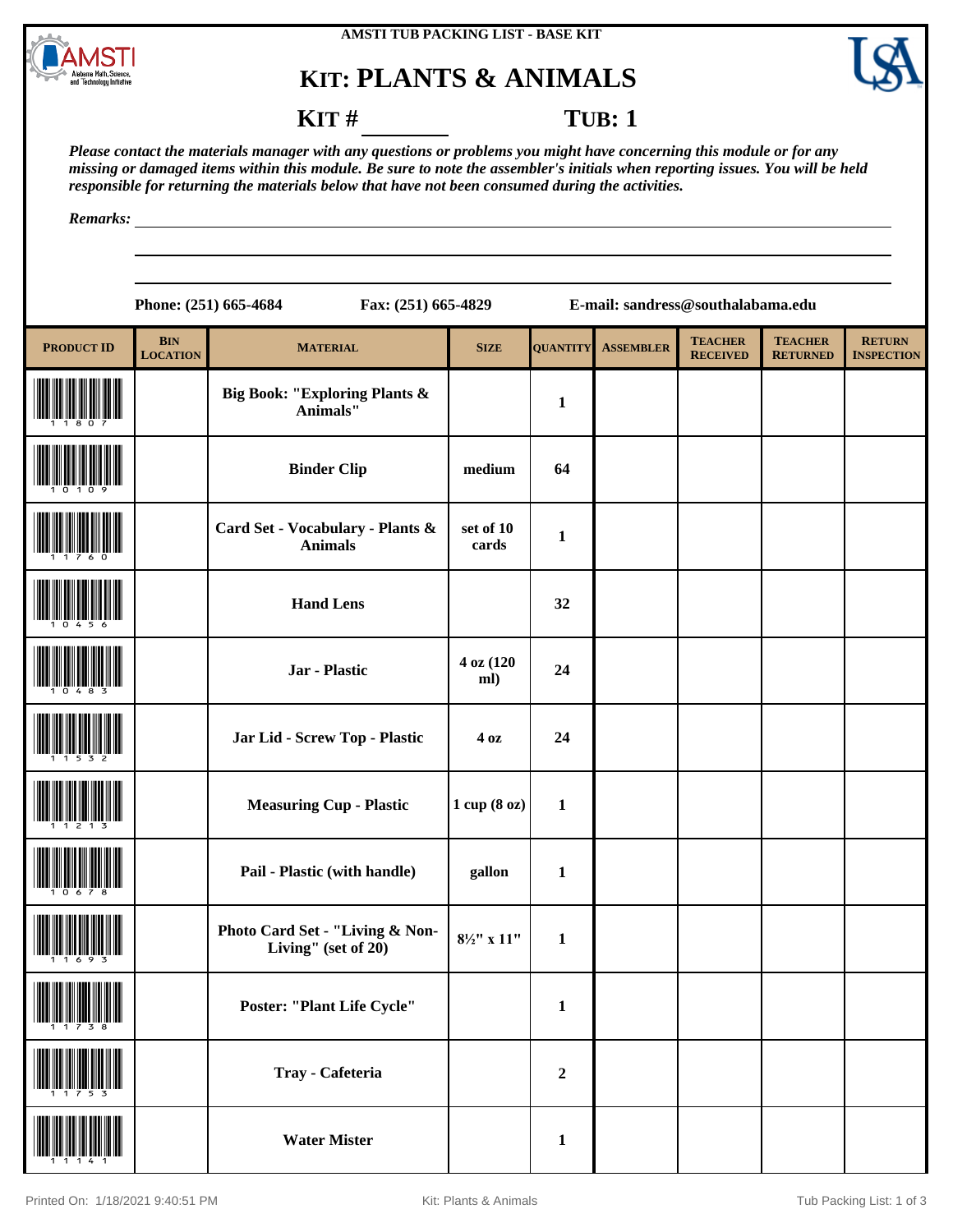|                            | <b>Bag</b> - Plastic - Resealable                        | quart $(6"x)$<br>9")                          | 25                      |  |  |
|----------------------------|----------------------------------------------------------|-----------------------------------------------|-------------------------|--|--|
|                            | <b>Bag - Plastic - Resealable</b>                        | gallon<br>$\left($ approx<br>$10''$ x $12'')$ | 75                      |  |  |
|                            | Cards - Index - Unruled (pack of<br><b>100)</b>          | $5"$ x $8"$                                   | $\overline{\mathbf{4}}$ |  |  |
|                            | <b>Fence - Mesh - Plastic</b>                            | 4" x 8"                                       | 10                      |  |  |
|                            | <b>Fish Food Flakes</b>                                  | 1 <sub>oz</sub>                               | $\mathbf{1}$            |  |  |
|                            | <b>Living Material Order Form:</b><br>"Plants & Animals" |                                               | $\mathbf{1}$            |  |  |
|                            | Paper Towel - Heavy Weight<br>(replaces sponge)          |                                               | 34                      |  |  |
|                            | Pin - Push                                               |                                               | 34                      |  |  |
|                            | <b>Plate - Plastic - White</b>                           | $10\frac{1}{4}$ "                             | 30                      |  |  |
|                            | <b>Rubber Band</b>                                       | #117B                                         | 16                      |  |  |
| <b>THE REPORT OF STATE</b> | <b>Sand - All Purpose</b>                                | 5 <sub>lb</sub>                               | 3                       |  |  |
|                            | Seed - Alfalfa                                           | 40z                                           | $\boldsymbol{2}$        |  |  |
|                            | Seed - Bean - Lima                                       | $\frac{1}{2}$ lb                              | $\boldsymbol{2}$        |  |  |
|                            | Seed - Grass - Rye                                       | 4 <sub>oz</sub>                               | $\mathbf{1}$            |  |  |
|                            | Seed - Pea - Little Marvel                               | pack of 60                                    | $\boldsymbol{2}$        |  |  |
|                            | <b>Seed - Sunflower</b>                                  | pack of 60                                    | $\boldsymbol{2}$        |  |  |
|                            | Seed - Sunflower Kernels (shelled)                       | 1 <sub>oz</sub>                               | $\mathbf{1}$            |  |  |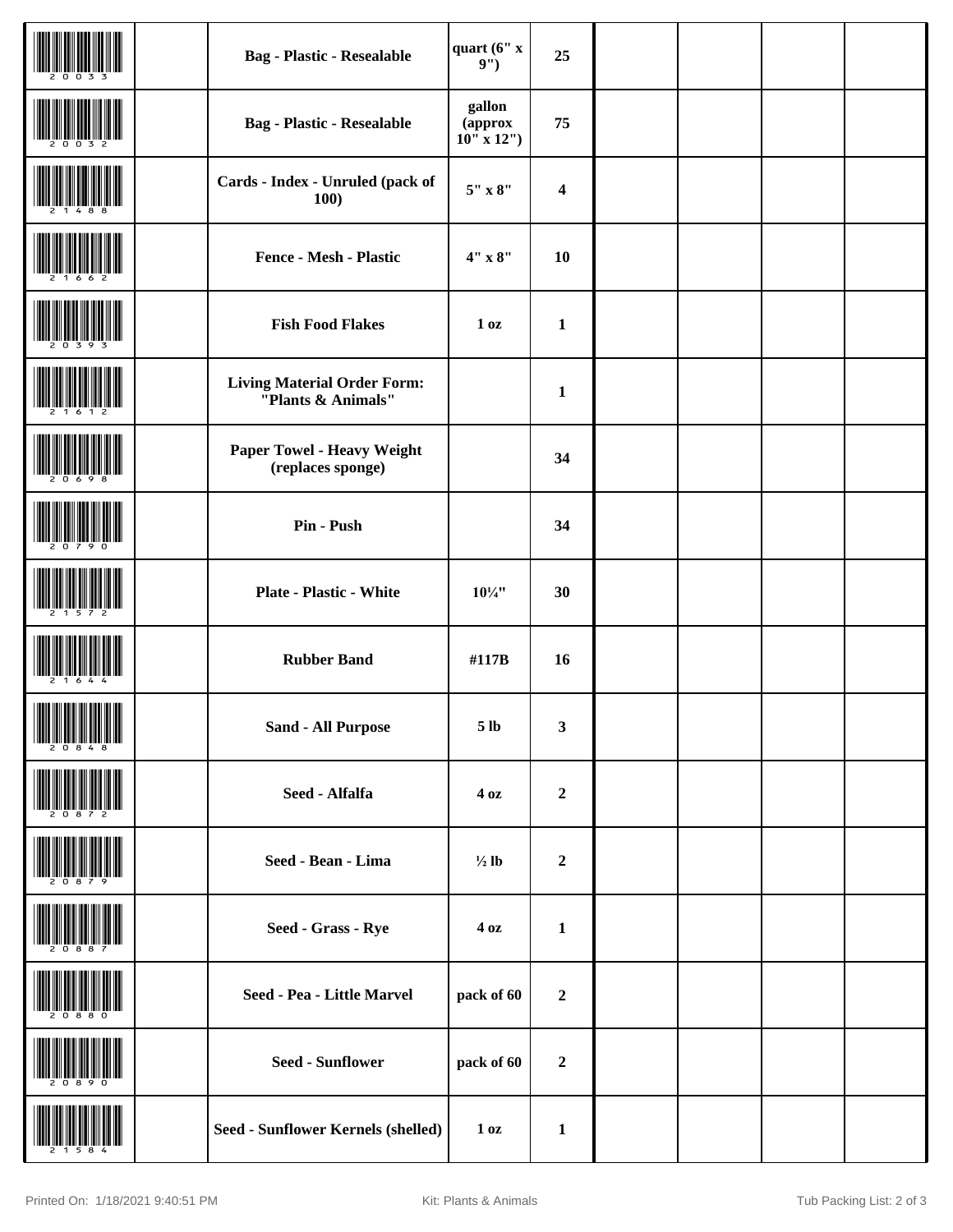| 20940        | <b>Spoon - Plastic</b>                   |                 | 32 |  |  |
|--------------|------------------------------------------|-----------------|----|--|--|
| 2 1 0 2 6    | <b>Tape - Masking</b>                    | $\frac{3}{4}$ " | л  |  |  |
| 2 1 1 3 9    | <b>Water Conditioner - Dechlorinator</b> | 3 <sub>oz</sub> | 1  |  |  |
| 2 0 7<br>4 3 | Wrap - Plastic - Clear                   | standard        | 1  |  |  |